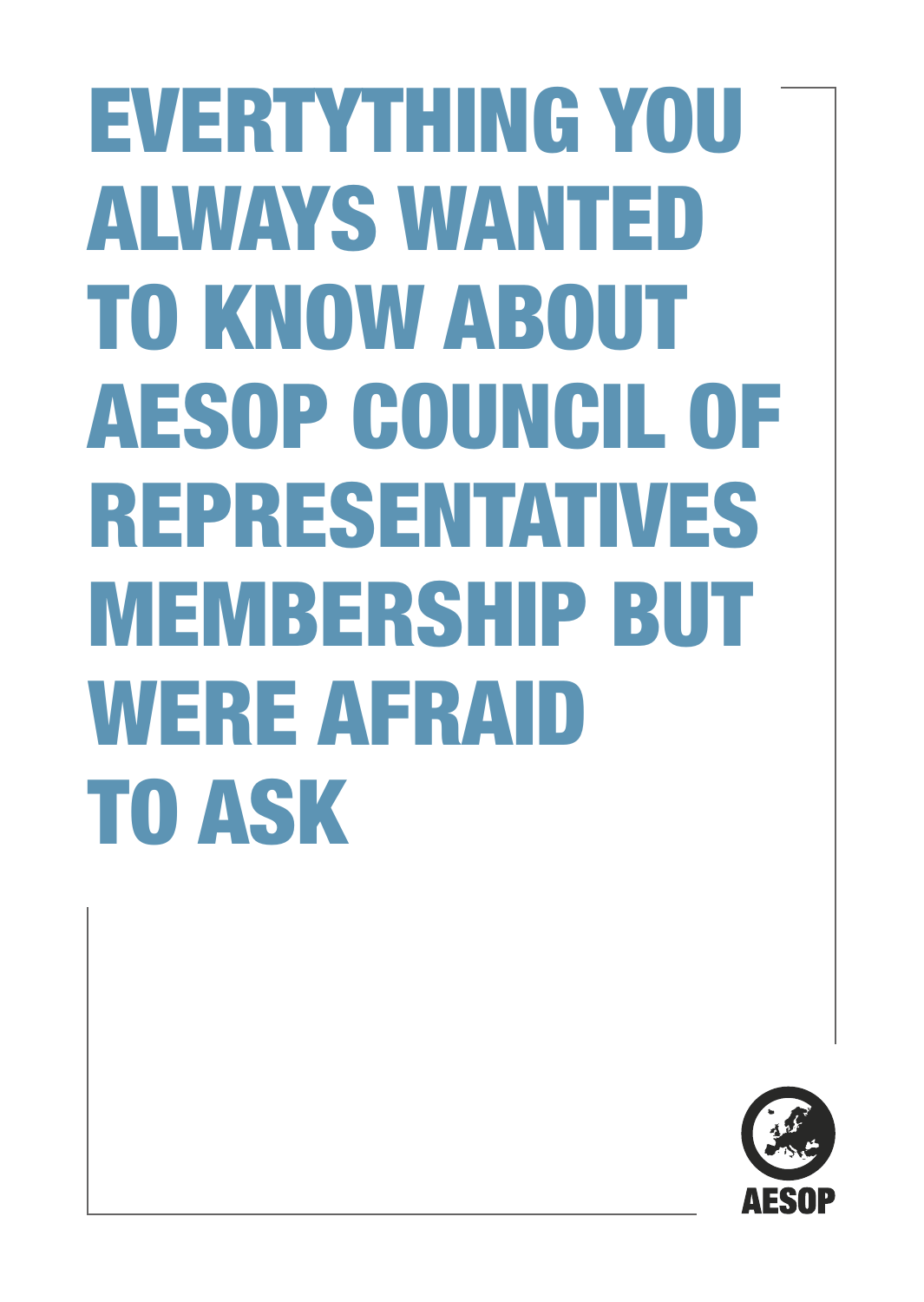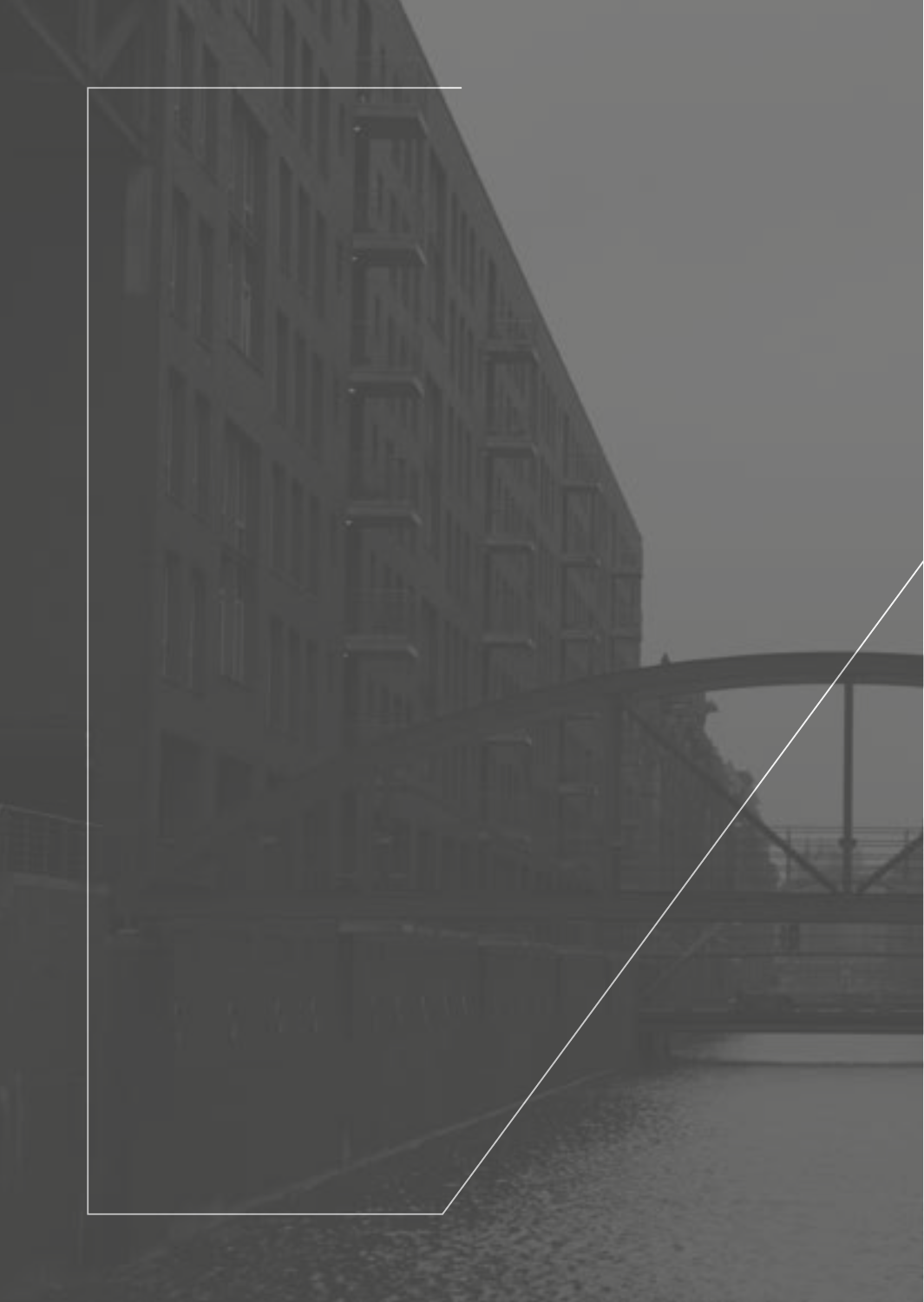*Association of European Schools of Planning (AESOP), established in 1987, is an international association of universities teaching and researching in the field of spatial planning. The association is subject to the Belgian Act of 25 October 1919, as amended by the Act of 6 December 1954.*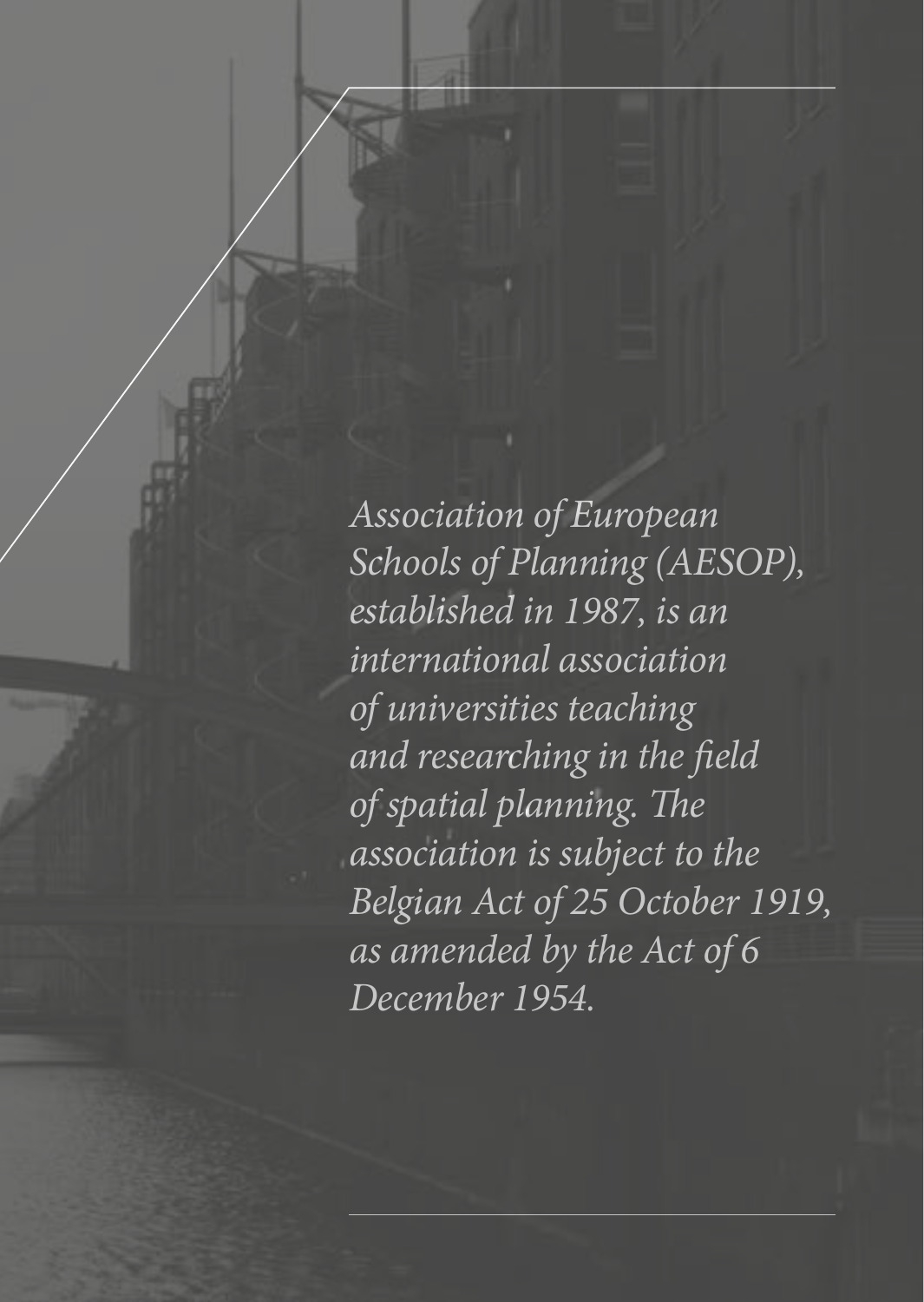## mission

#### AESOP has the aims of:

- + promoting within Europe the development of teaching and research in the field of planning;
- + instigating cooperation and exchange between planning schools in Europe, and encouraging the harmonisation and equivalence of degrees which they award;
- + coordinating initiatives which include other stakeholders in planning and
- + representing the interests of European planning schools, particularly within Europe, at national and international level, and before both public and private institutions.

AESOP Charter defines the institutional framework of the Association.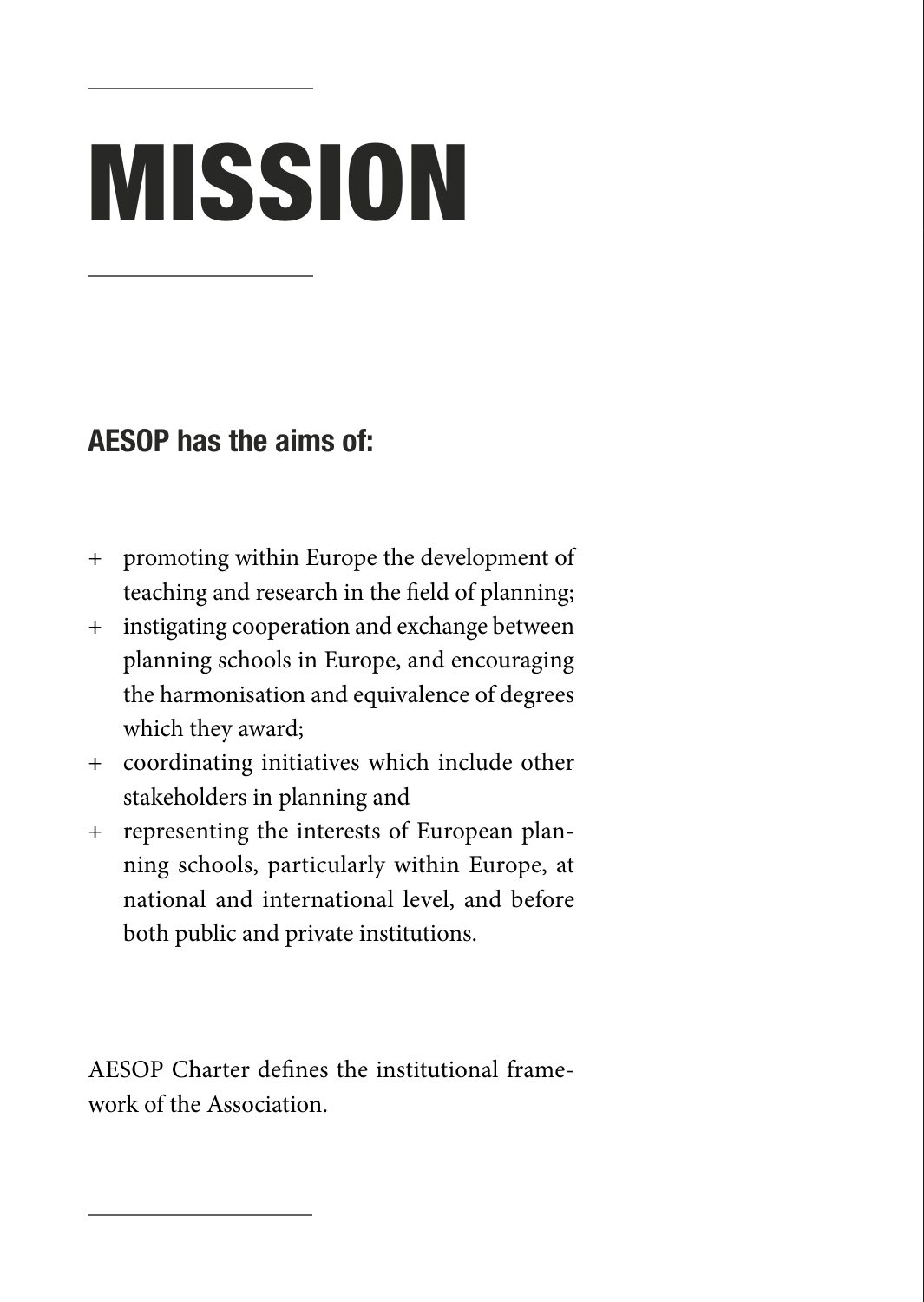*institutions* mainly European universities were AESOP members

2012

rore than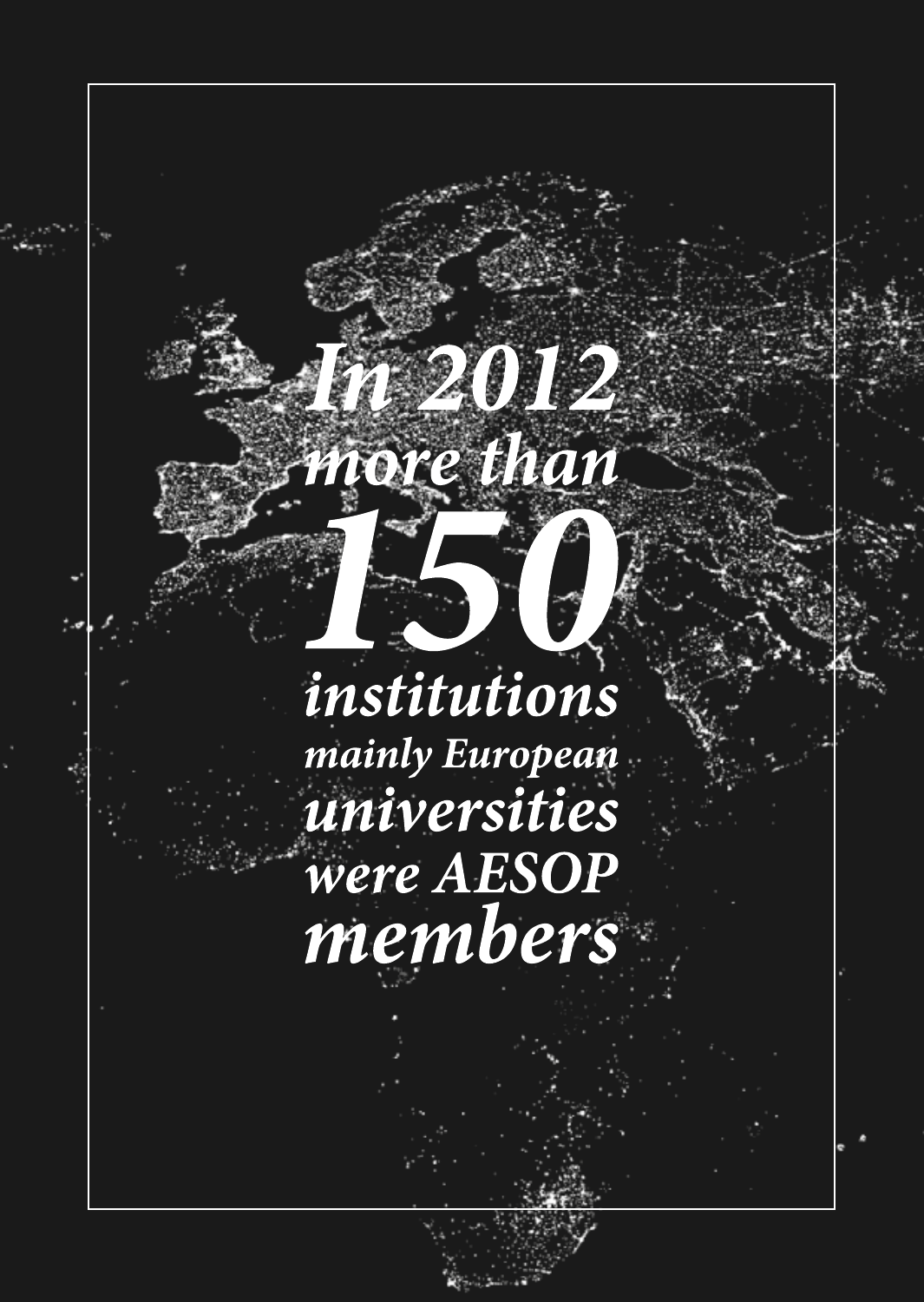**Registered address:**  B 3001 Leuven Kasteelpark Arenberg 51 **BELGIUM** There is no AESOP office at the registered address. All the activities are co-ordinated by the AESOP Secretariat General.

**AESOP Secretariat General (2011-2015):**

AESOP Secretary General: Izabela Mironowicz

**Mailing Address:** Wrocław University of Technology Faculty of Architecture, Department of Planning 53/55 Bolesława Prusa Street 50-317 Wrocław POLAND

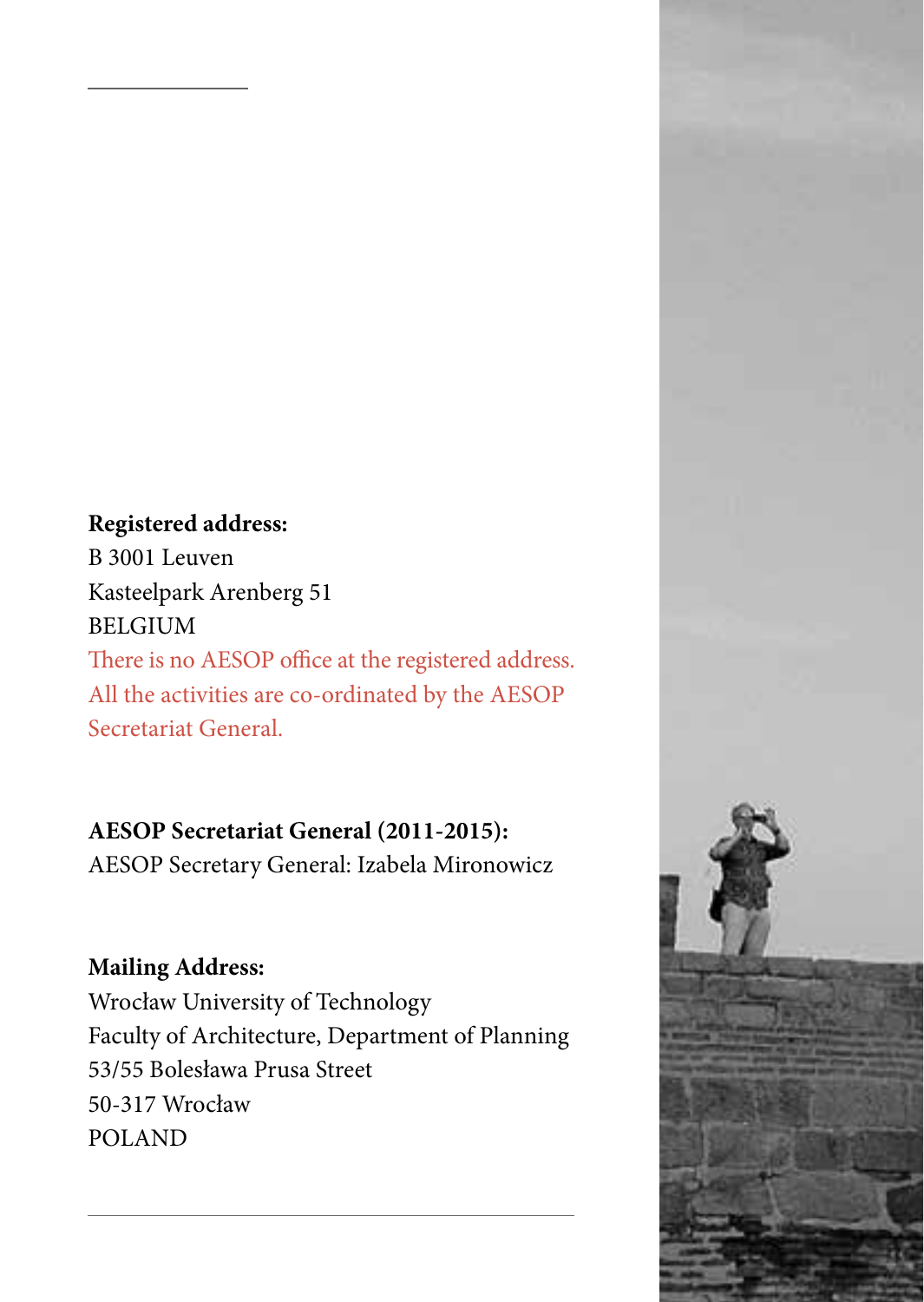# **CONTACT US**

*website: http://www.aesop-planning.eu email:*

*secretariat@aesop-planning.eu*

*skype: AESOP.SG*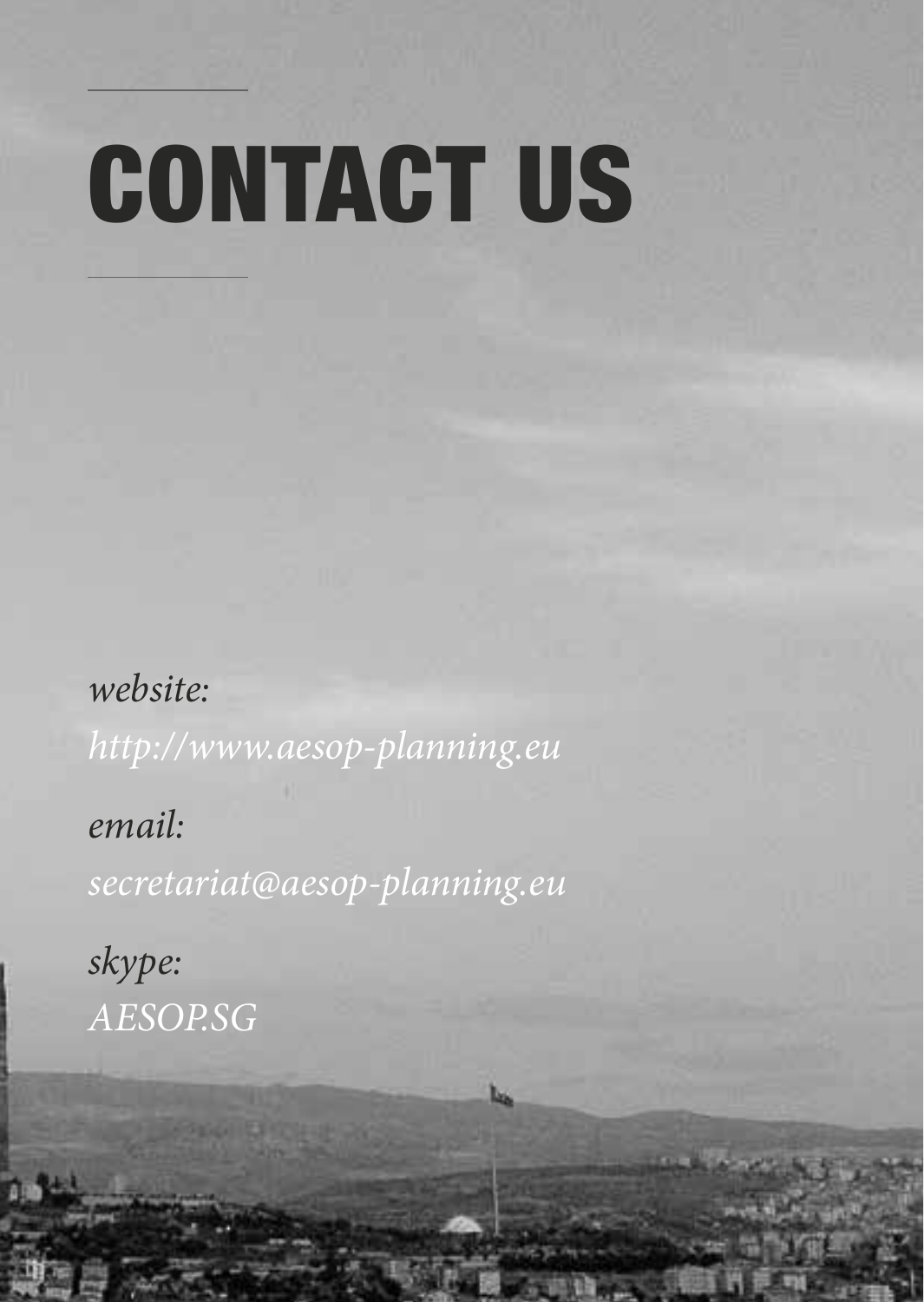## **MEMBERSHIP CATEGORIES**

### Full Membership

may be granted to a European School, running an autonomous programme in planning which meets the criteria defined in the core curriculum of AESOP.

Full members hold voting rights and hence, through their representatives, co-determine AESOP policies and procedures.

#### **Membership Fee: 600 €/year**

or 300 €/year for countries with low GNP according to the World Bank criteria.

### Associate Membership

may be granted to a European School, running courses or modules in planning.

Associate members do not hold voting rights but are associated to AESOP activities and benefit from AESOP services.

#### **Membership Fee: 300 €/year**

or 150 €/year for countries with low GNP according to the World Bank criteria.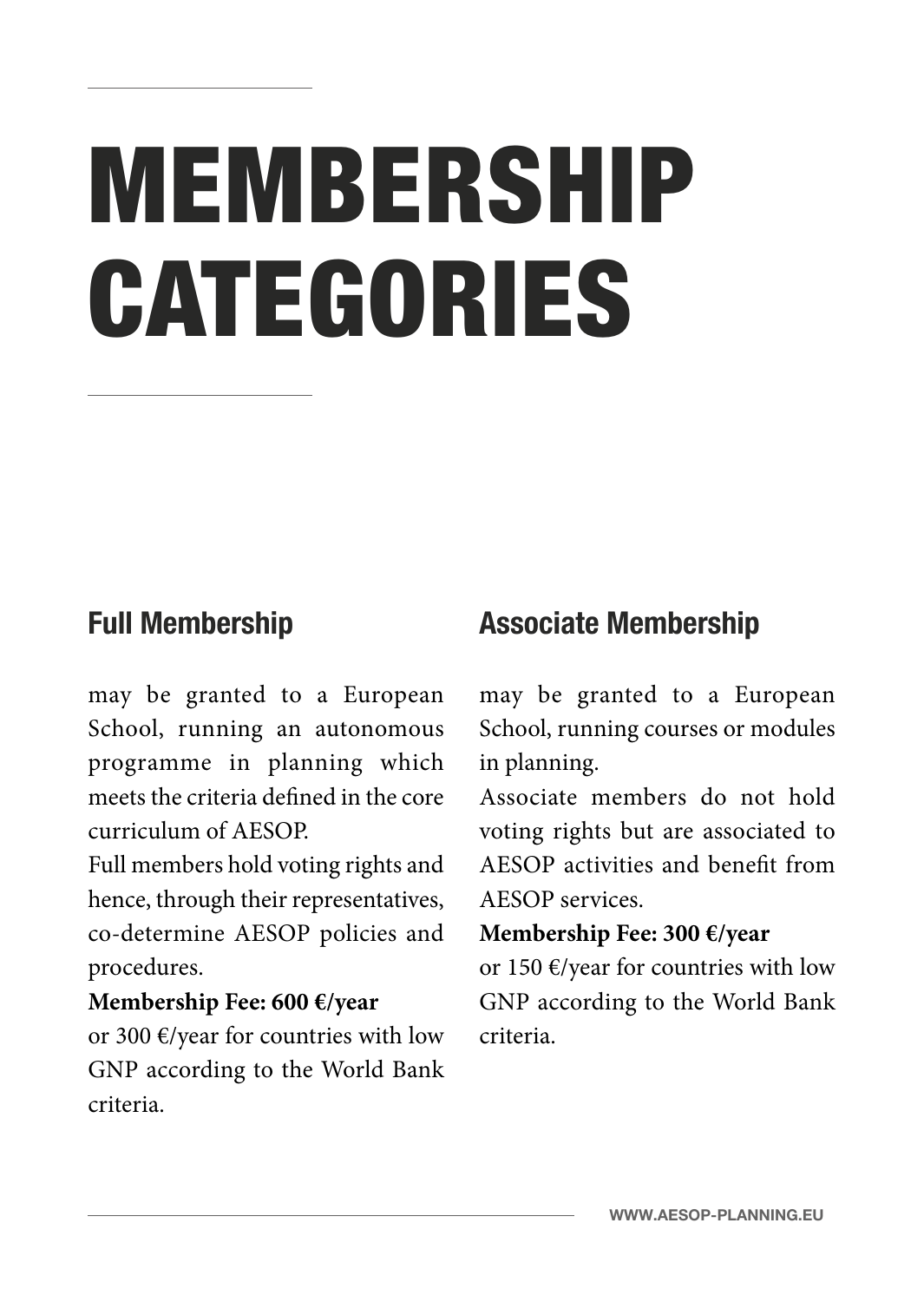#### Corresponding Membership

may be granted to a non-European School, running courses or modules in planning.

Corresponding members do not hold voting rights but are associated to AESOP activities and benefit from AESOP services.

#### **Membership Fee: 300 €/year**

or 150 €/year for countries with low GNP according to the World Bank criteria.

#### Affiliate Membership

may be granted to an enterprise, company, institution, organisation, agency or other entity being a legal person focused on planning.

Affiliate members do not hold voting rights but are associated to AESOP activities and benefit from AESOP services.

#### **Membership Fee: 300 €/year**

or 150 €/year for countries with low GNP according to the World Bank criteria.

#### Individual Membership

may be granted to a person involved in planning.

Individual members do not hold voting rights but are associated to AESOP activities and benefit from AESOP services.

#### **Membership Fee: 150 €/year**

or 75 €/year for countries with low GNP according to the World Bank criteria.

#### Honorary Membership

may be conferred to a person who has made a significant contribution to the discipline of planning.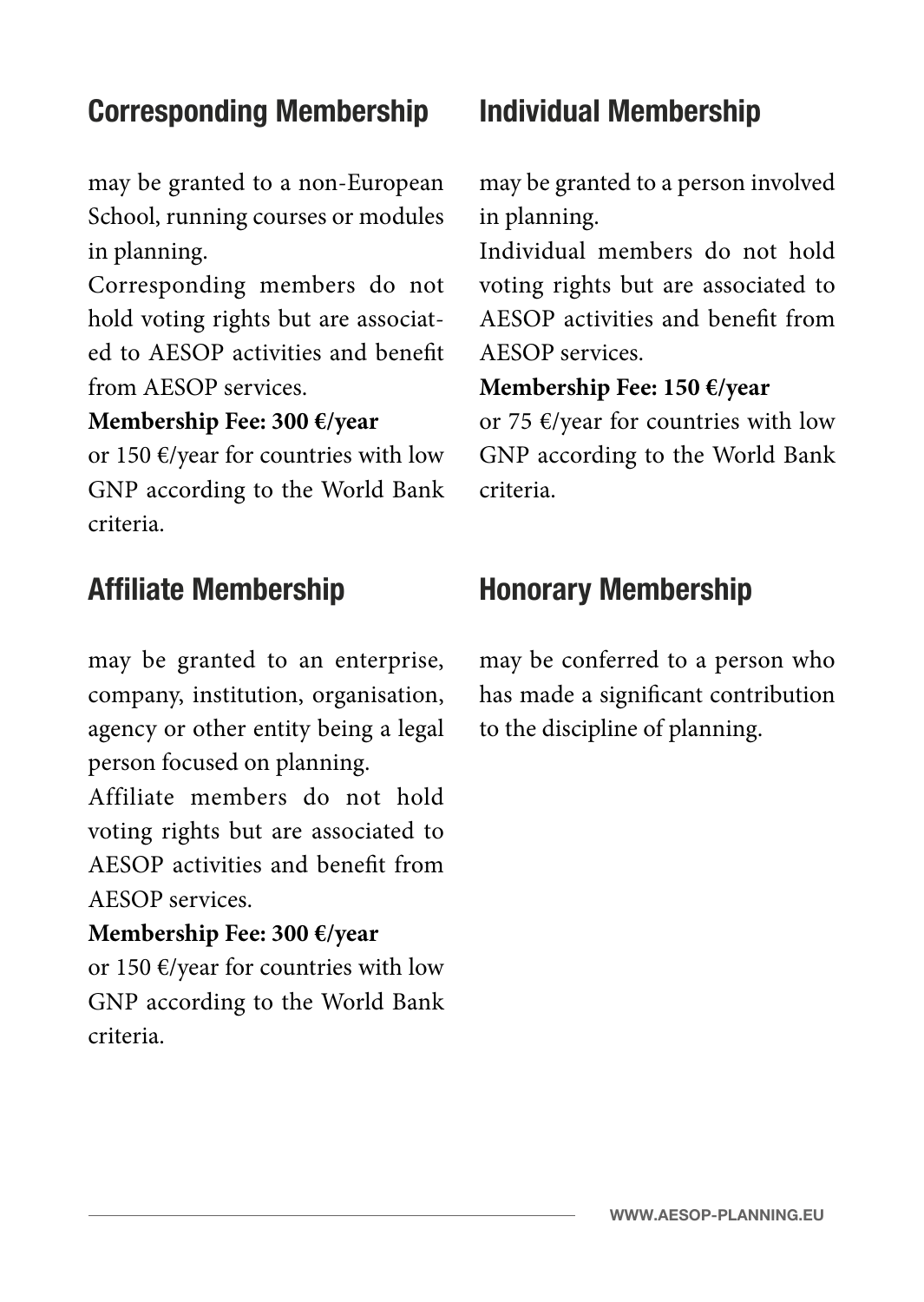## **GOVERNING STRUCTURE**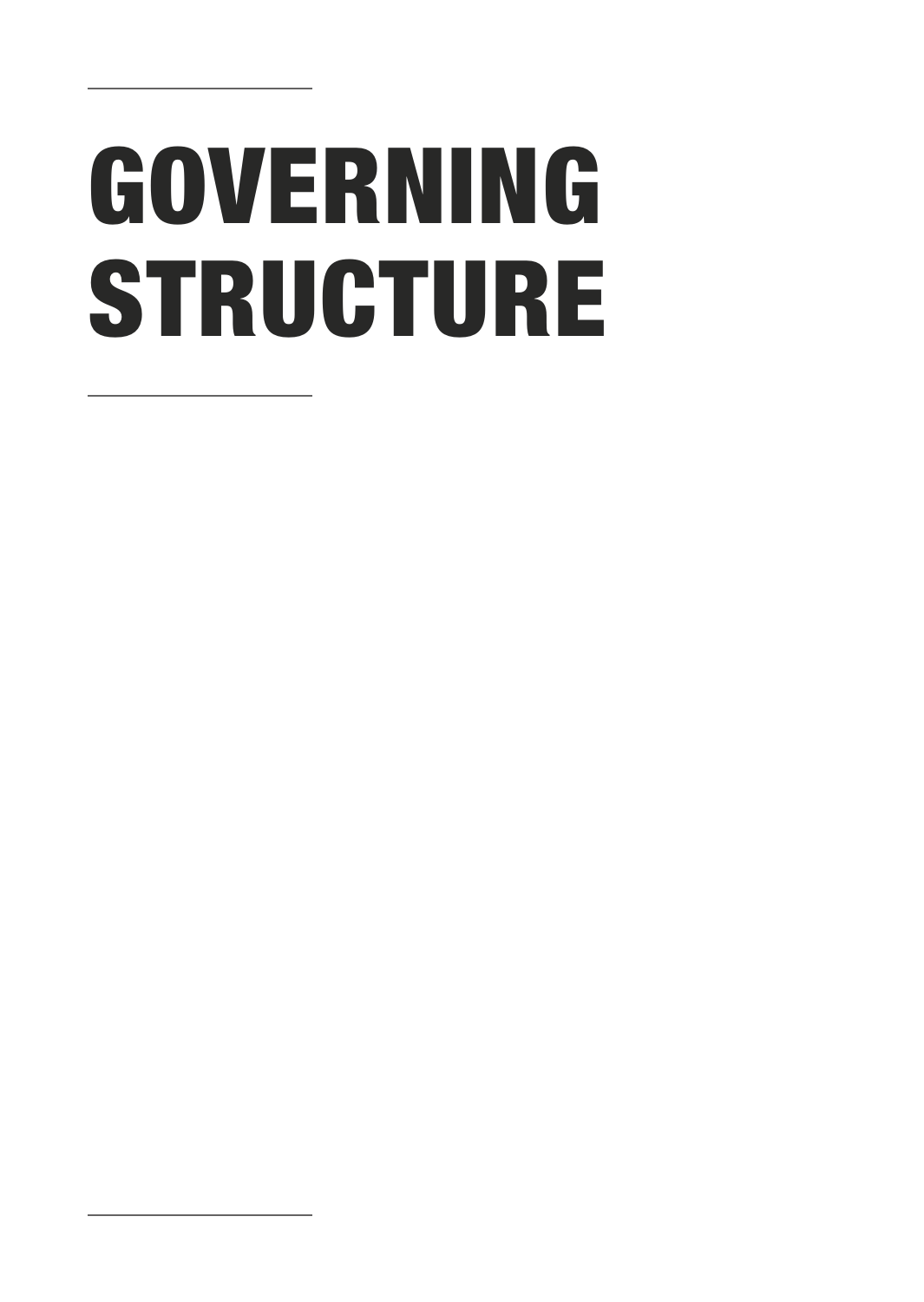### General Assembly (GA)

General Assembly acts as formal means of consultation, discusses planning education, research and practice issues and considers the activities and general policy of the Association.

The General Assembly is open to individual members and representatives of institutional members, as well as to academics and students from schools represented in the Association.

The General Assembly takes place during AESOP Annual Congress in July.

### Council of Representatives (CoRep)

All the powers of the AESOP rest within the Council of Representatives, which is a body elected by Full Members. Among other functions, it defines the policies and programmes of the Association and elects the Officials of AESOP.

### Executive Committee (ExCo)

Executive Committee operates with delegated powers on behalf of the Council of Representatives and is subject to its authority. It holds the managerial and admin¬istrative powers of the Association.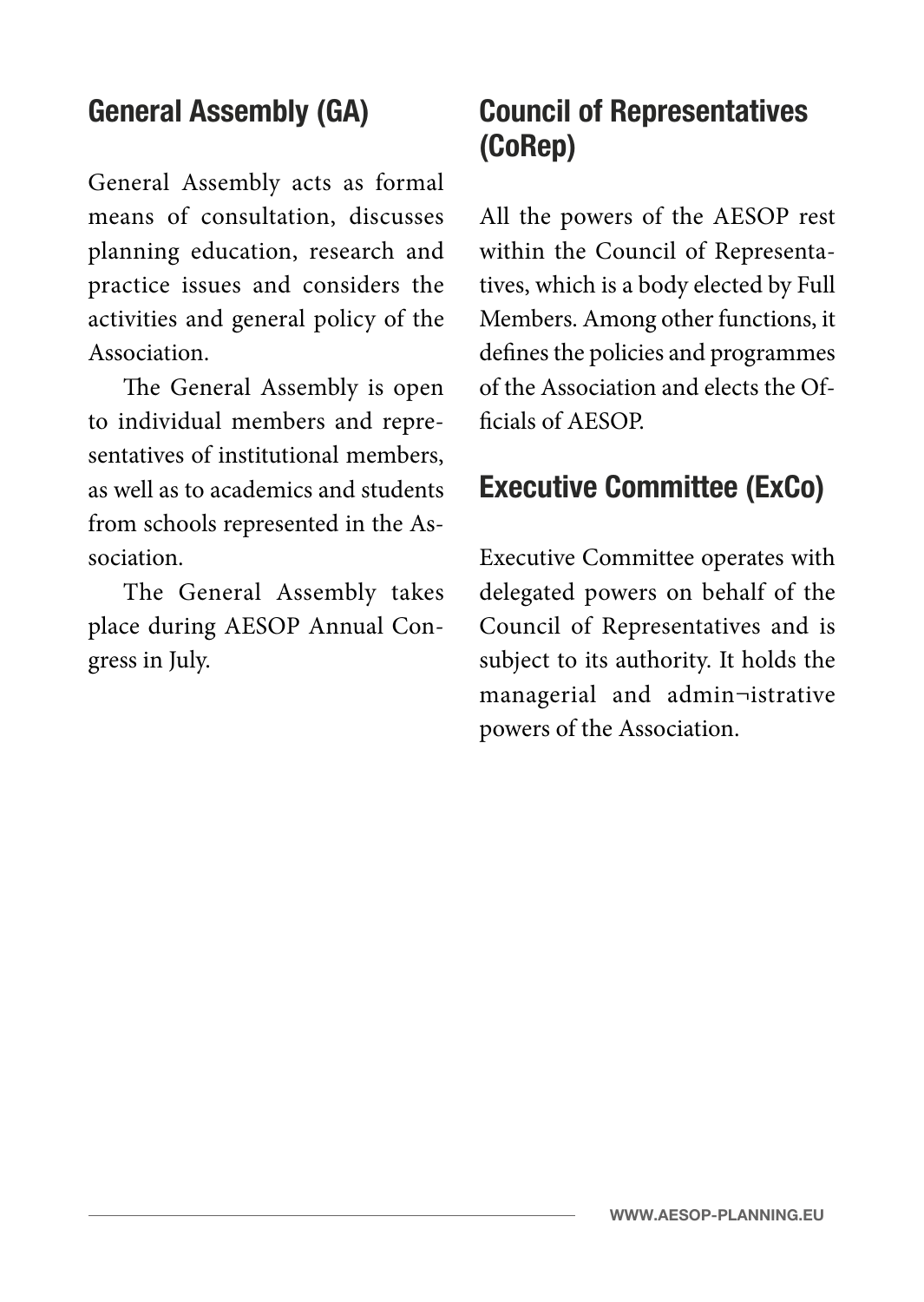# Council of Representatives (CoRep)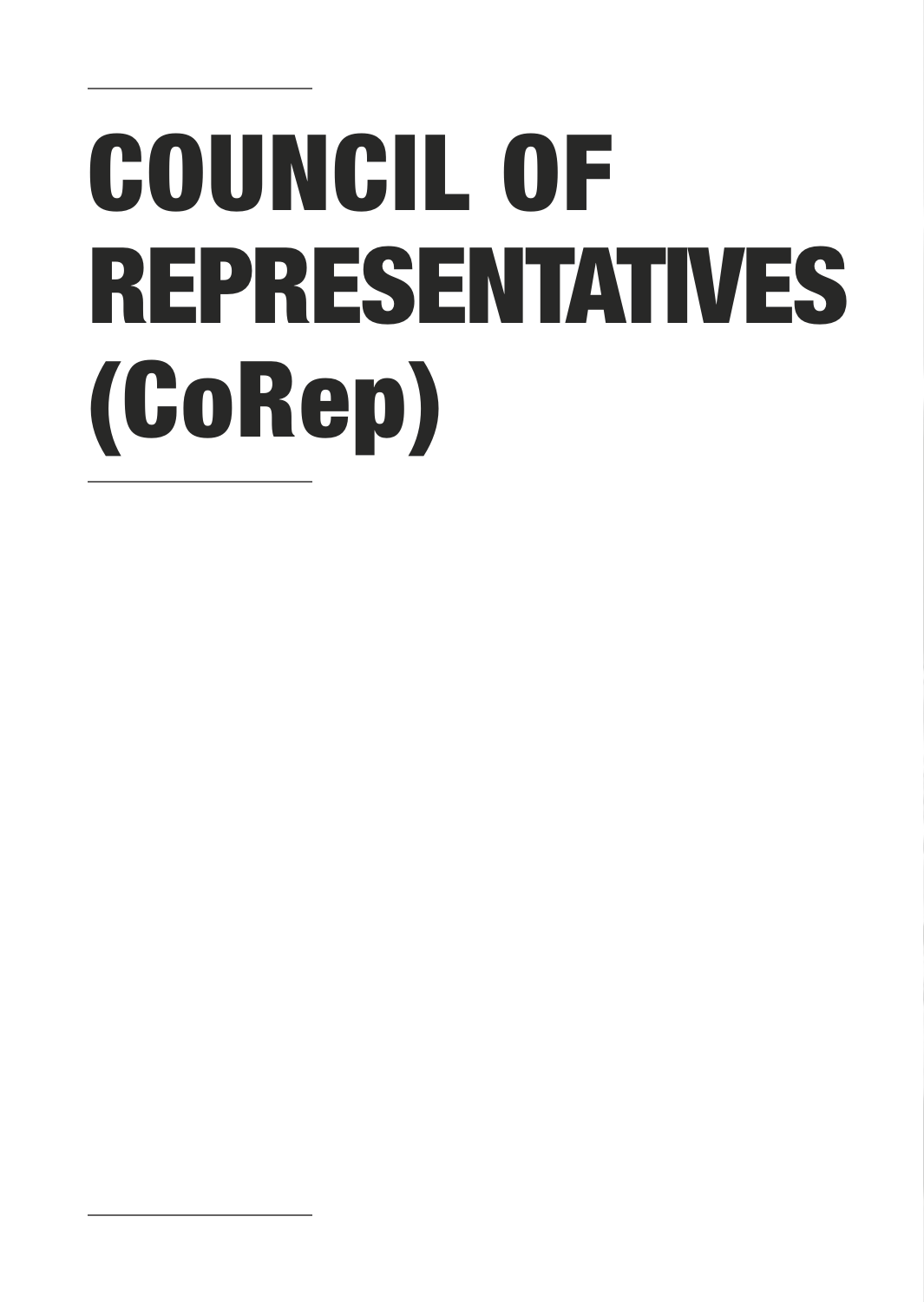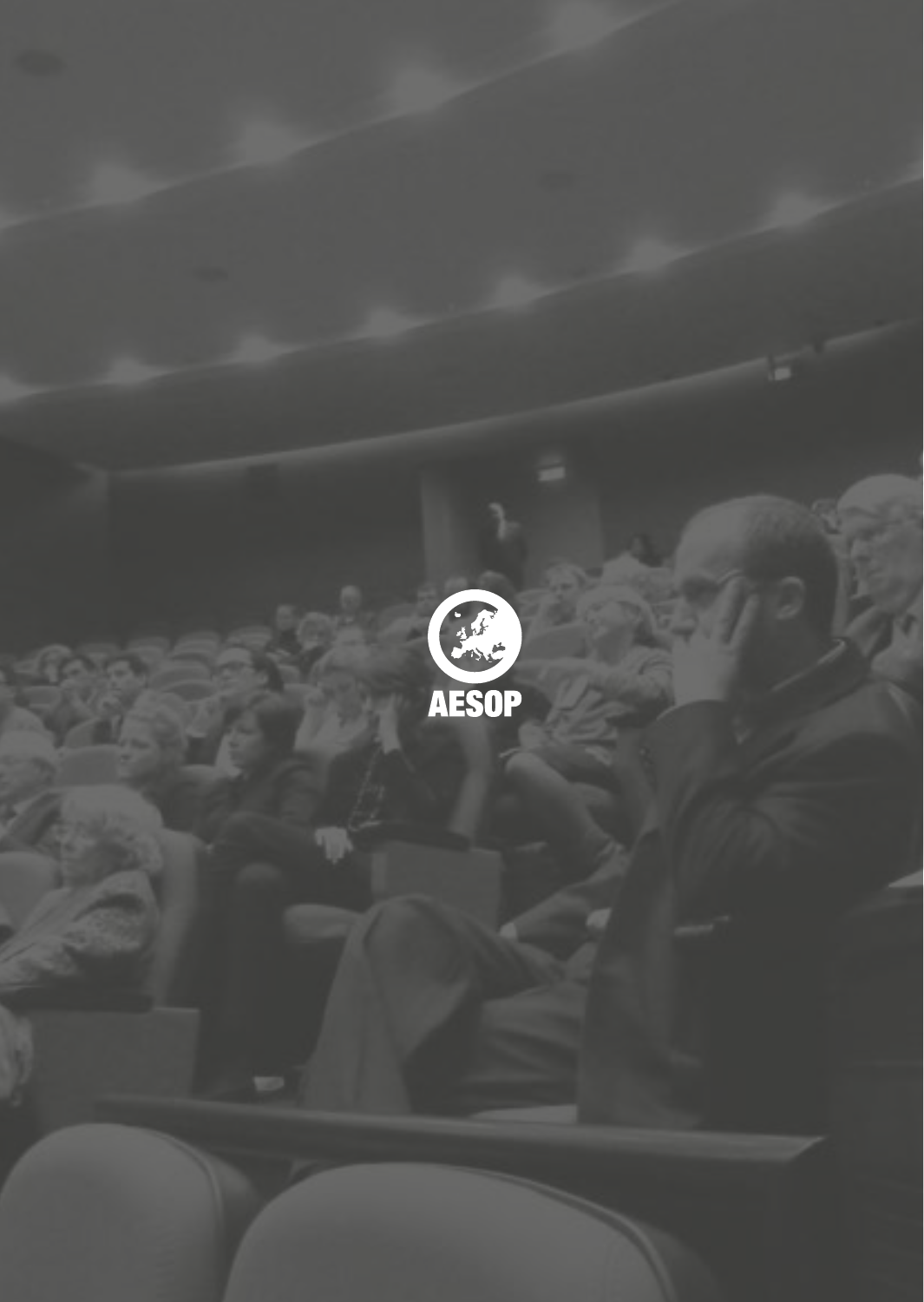*All of the powers of the Association rest with the Council of Representatives.*

The following functions are exclusive to the Council:

- + defining the policies and programmes of the Association,
- + defining and modifying the internal rules of the Association,
- + setting membership fees and other payments,
- + approving of annual financial statements and the budget,
- + appointing financial auditors,
- + ratifying membership of the Association in other organisations,
- + ratifying membership applications,
- + establishing prizes,
- + electing and dismissing the Officials,
- + deciding disputes between members of the Executive,
- + expelling members,
- + dissolving the Association.

*The Council of Representatives consists of the following members:* 

- + the National Representatives;
- $+$  the Officials:
- + up to three additional persons designated by the President.

List of AESOP Council of Representatives Members is available from AESOP website.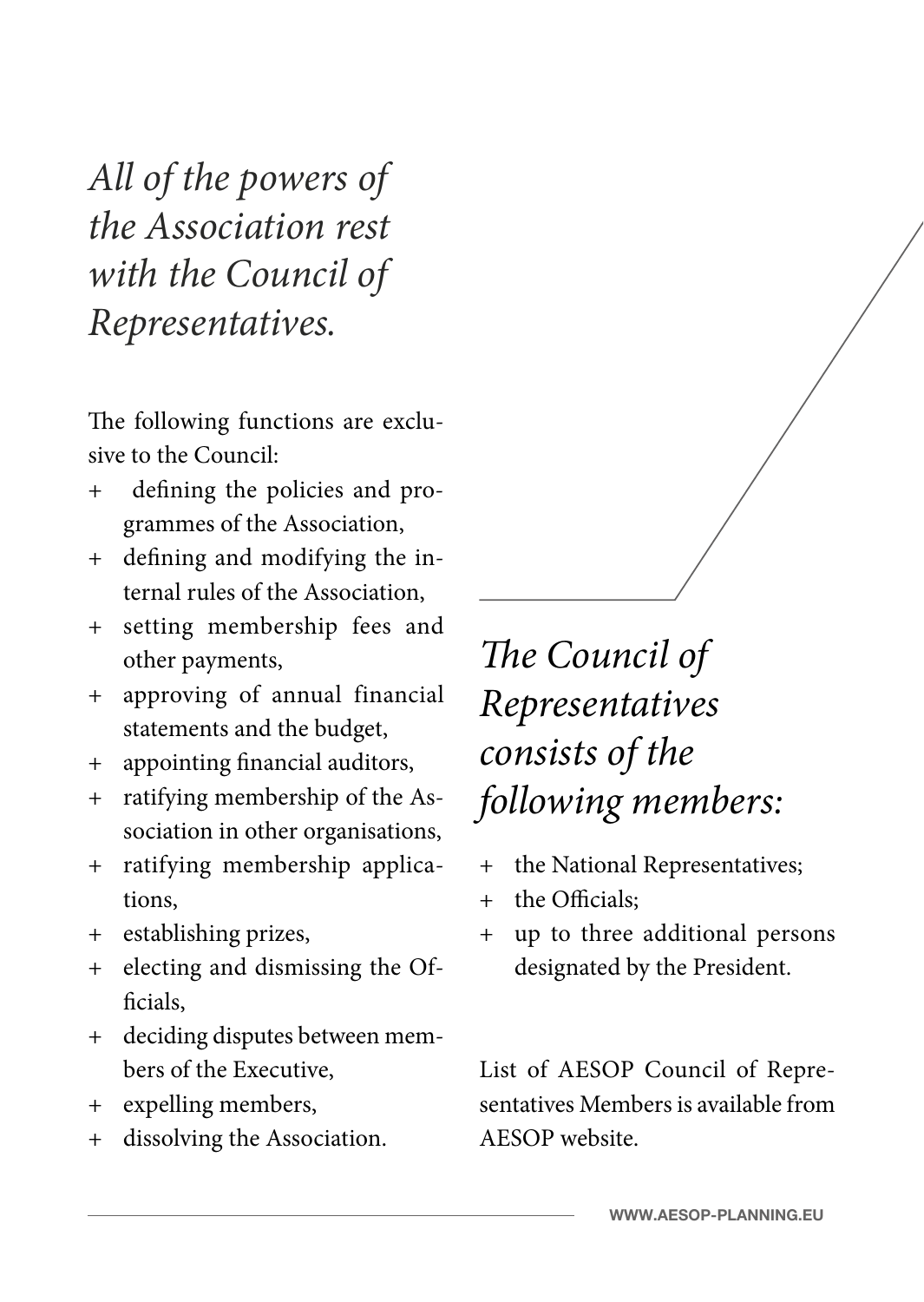### National Representatives

If a country has one Full Member, its delegate represents the member schools of that country.

If a country has two Full Members, both their delegates represent the member schools of that country.

If a country has more than two Full Members, all Full Mem¬bers of that country elect two representatives of member schools of that country.

The Secretary General is responsible for the general oversight of this process.

National Representatives are responsible for strengthening the links between AESOP and Member Institutions from their country.

#### **Substitutes**

Each National Representative has one Substitute, elected in the same way as National Representative. The Substitute is allowed to attend the meetings of the Council, but is only allowed to vote in case of absence of the National Representative.

### The Officials

An Official is an elected member of the Executive or other person confirmed by the Council, assigned to special tasks or conferred specified powers. In particular AESOP Officials are:

- + Executive Committee Members
- + Chair of the Excellence in Teaching Prize Committee
- + Chair of the Best Published Paper Prize Committee
- + Chair of the Best Conference Paper Prize Committee

#### Council of Representatives Members nominated by the **President**

The President can designate persons to the Council only from the European planning schools represented within the Association.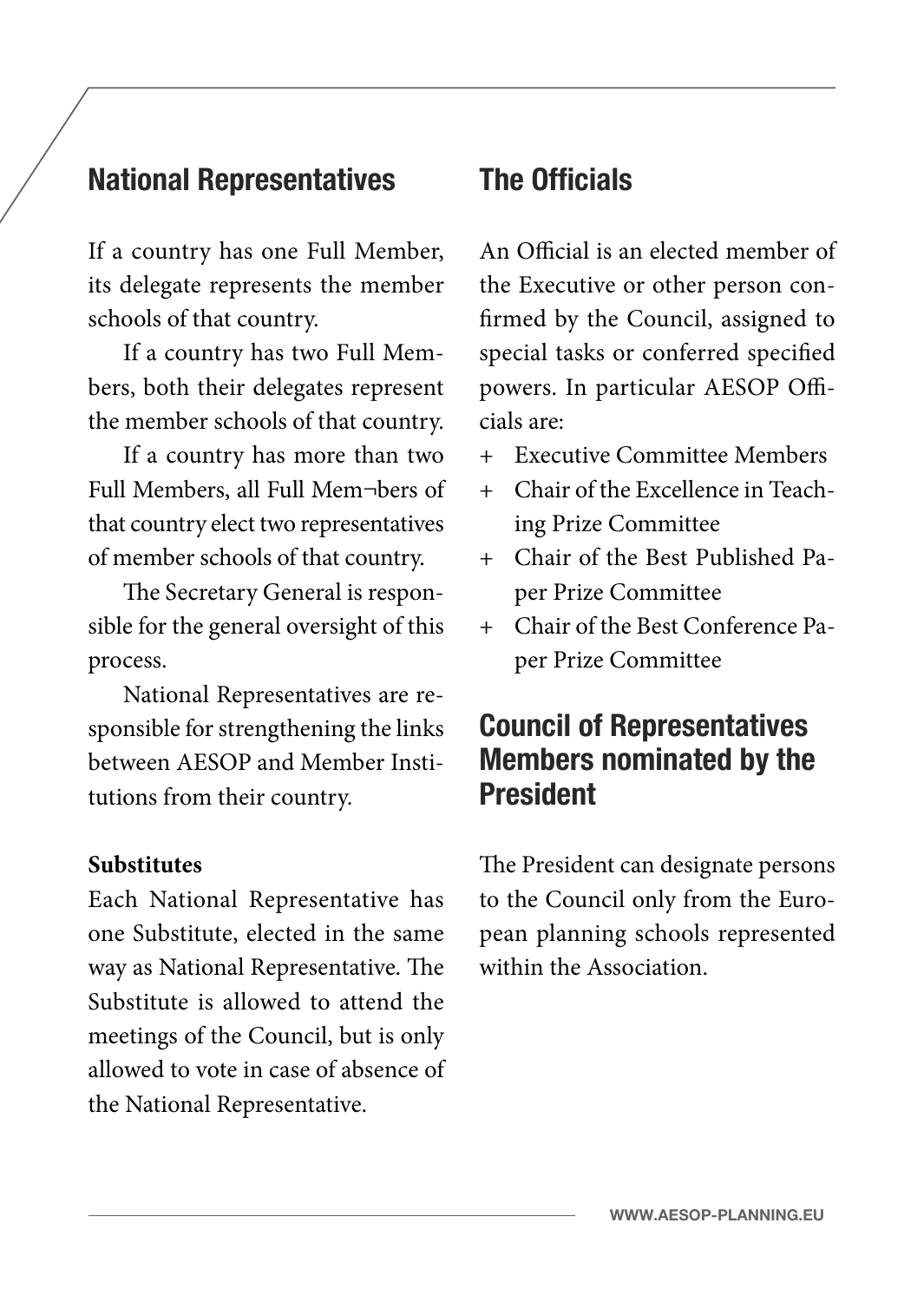#### Mandatory period of the National Representatives and their Substitutes

The mandatory period of the National Representatives and their Substitutes is two years. National Representatives and their Substitutes can be re-elected. Ongoing mandatory period of the National Representatives is 2012-2014.

#### Council of Representatives Meetings

According to the Charter the Council shall meet at least once a year on the call of the President.

Usually the Council of Representatives Meeting takes place twice a year: during the AESOP Heads of Schools Meeting in spring and during AESOP Annual Congress in July. The dates of the Council of Representatives meetings are always displayed in the calendar on the AESOP website. Secretary General informs National Representatives about provisional dates of the meetings at the beginning of the year and confirms date and venue as well as makes the agenda available from the File Repository on AESOP website three weeks before the meeting.

#### Quorum and Voting

The quorum for the Council is set at 15% of the Council members and at least 50% of the quorum must be National Representatives.

Resolutions are passed on a simple majority with the exception of special cases listed in the Charter (expelling the Member, dismissing the Official, dissolving the Association).

Where voting is evenly split, the President has the casting vote.

### e-voting

AESOP Secretary General can address Council to decide about urgent issues between meetings using electronic votes. The only way of doing this is an official email from AESOP Secretariat General with clear de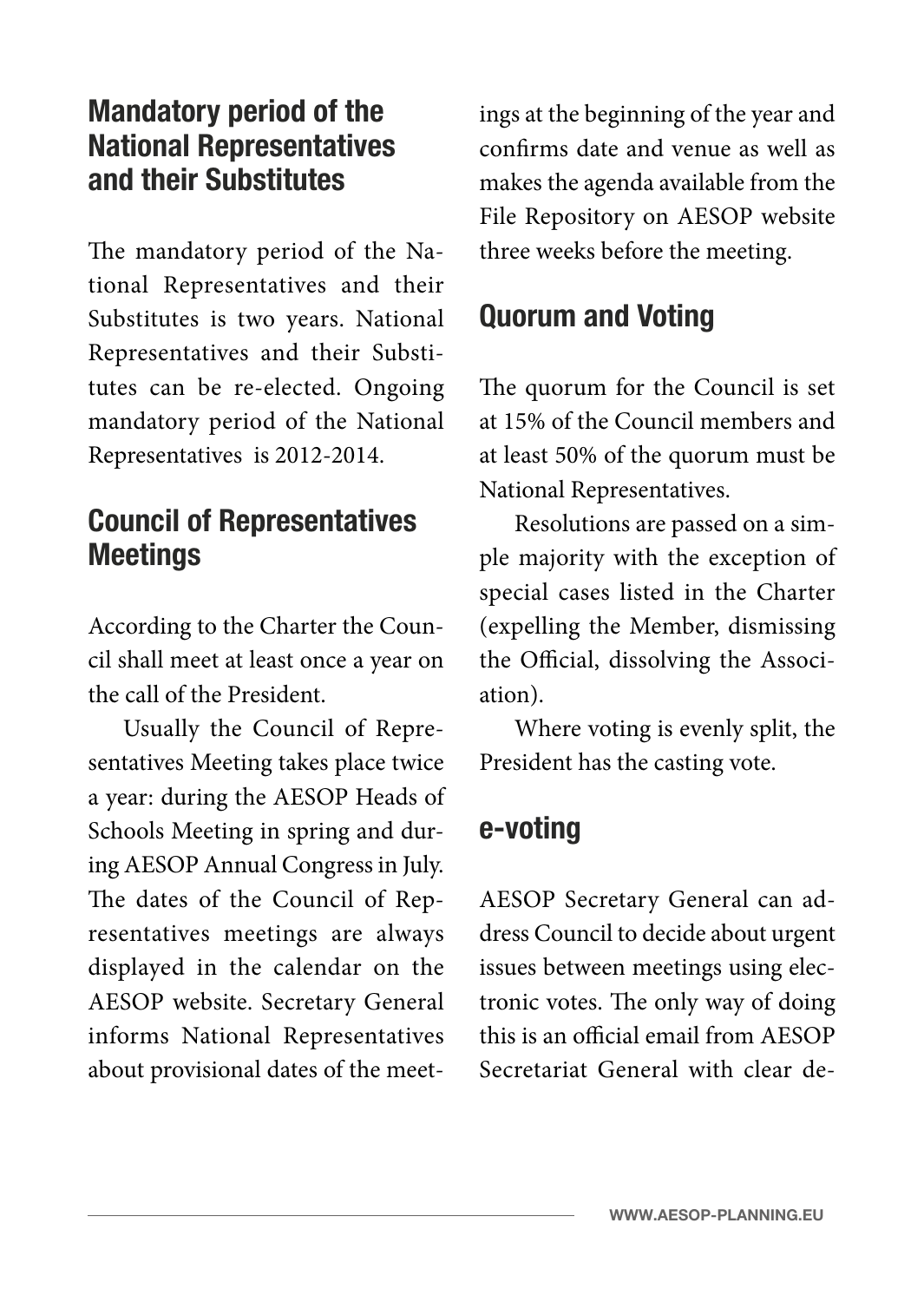scription of the case and instruction of voting. Secretary General will address only regular National Representatives to vote.

#### Communication

Members of the Council of Representatives have to register on AESOP website as users. This allows them to benefit from sharing a few parts of AESOP database. In particular, each member of the CoRep has the direct access to the File Repository where documents and materials for the meetings and e-voting can be found. Secretariat General does NOT send any materials by traditional post or as an attachment to an email.

Members of the Council of Representatives are supposed to keep all their contact details updated in the AESOP database.

Minutes from the meetings are made available for Council of Representatives members in the File Repository on AESOP website.

#### Financial issues

Members of AESOP Council of Representatives are NOT reimbursed for their travel or accommodation costs. In case the institution of the Member of the Council is in difficult financial situation AESOP can support this Member to attend the meeting up to 500 EUR by using hardship fund. The application for support should be sent to the Secretary General at least 3 weeks before the Council of Representative meeting.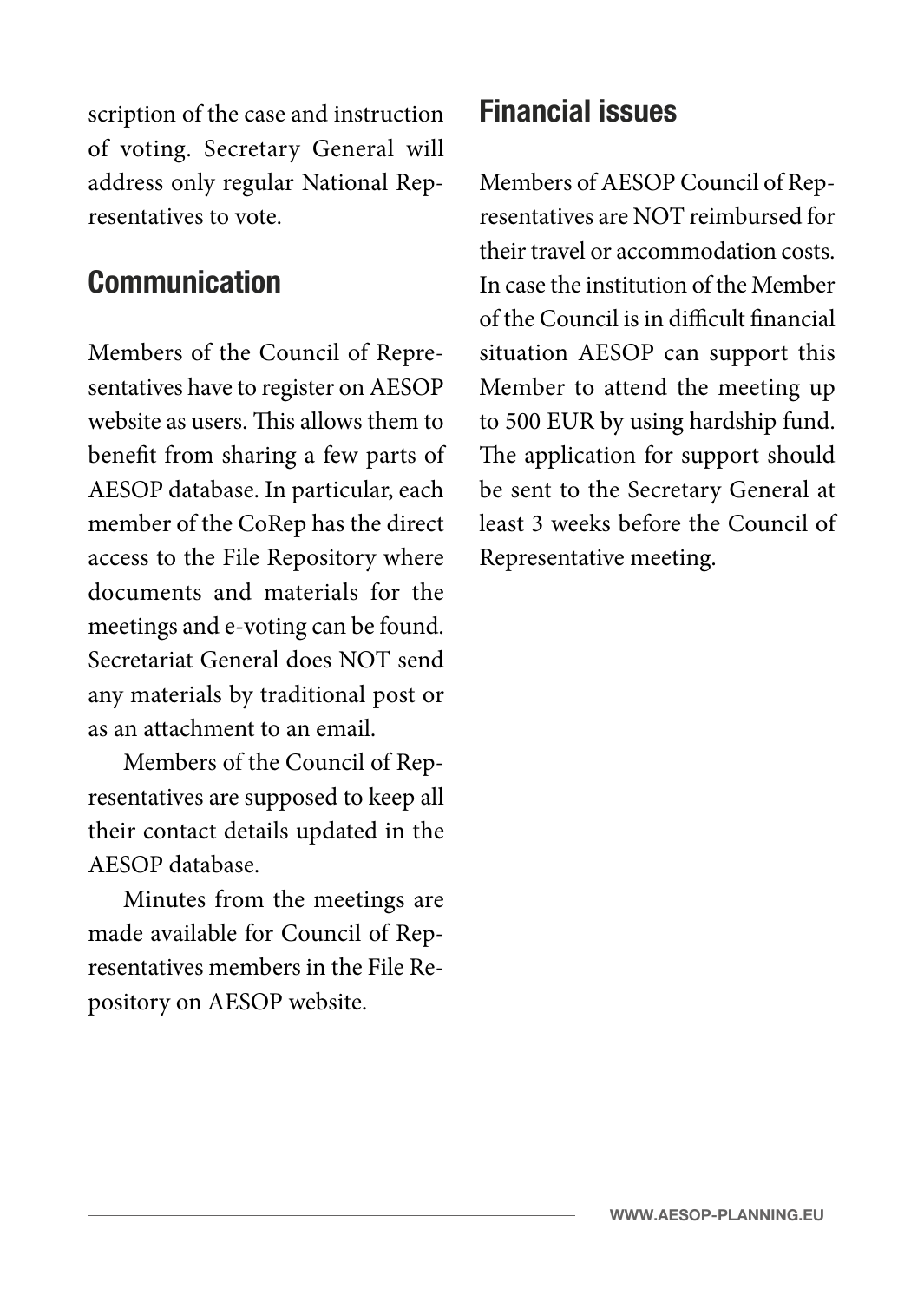# AESOP **EXECUTIVE COMMITTEE** (ExCo)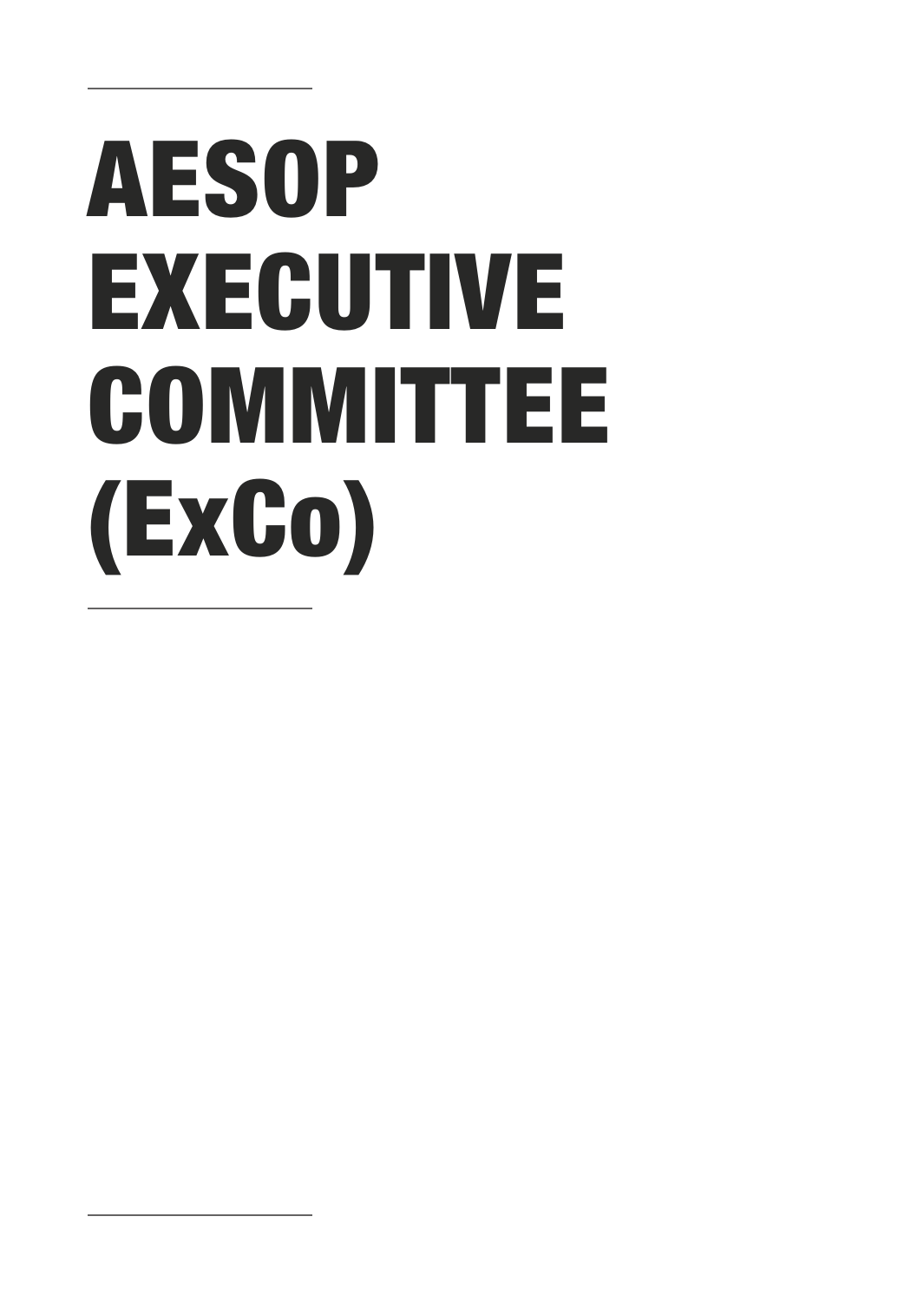*The Executive Committee holds the managerial and administrative powers of the Association. In particular, the Executive Committee manages membership issues, decides on the composition of the Prize Committees and assesses and proceeds the bids.*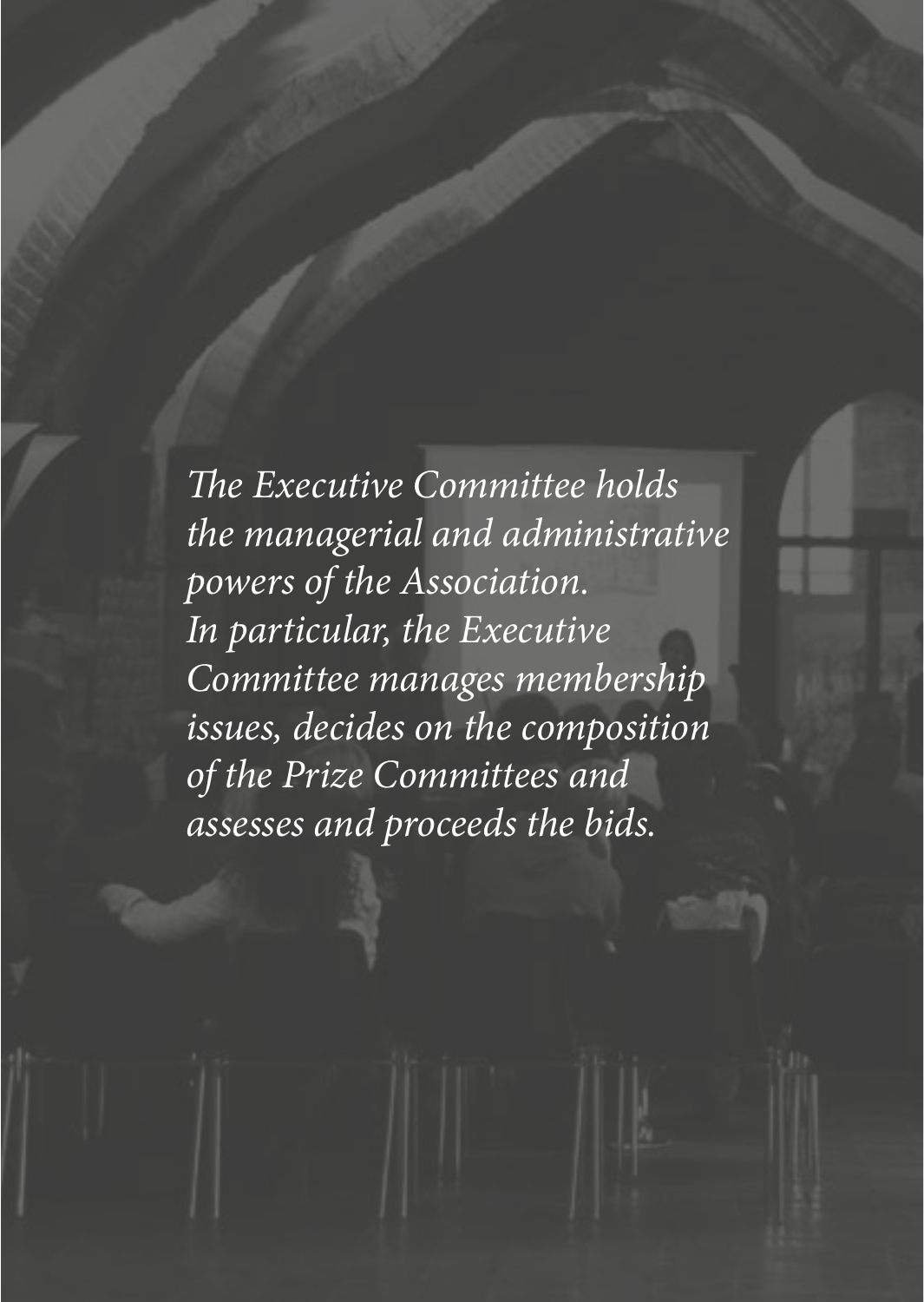Presenting the Association<br>and managing its current af-<br>fairs in between the meeting and managing its current affairs in between the meeting of the Executive Committee is delegated to the President and Secretary General.

The Executive Committee is allowed to confer special powers, duties or to assign tasks to other persons.

Only an academic from a European school of planning represented in the Association may be elected as a member of the Executive Committee. Work of the Executive Committee members is voluntary.

According to the AESOP Charter the Executive Committee shall meet at least twice a year on the call of the President or at least three other members of the Committee. Usually, the Executive Committee meets three times a year: in spring, just before the AESOP Heads of Schools meeting, in July, before AESOP Annual Congress and in autumn.

The Executive Committee meeting is chaired by the President. The quorum is four members.

The resolutions of the Executive Committee are passed on a simple majority. On a split vote, the President has the casting vote.

The resolutions of the Executive Committee are made available for inspection by any AESOP member from the Secretary General.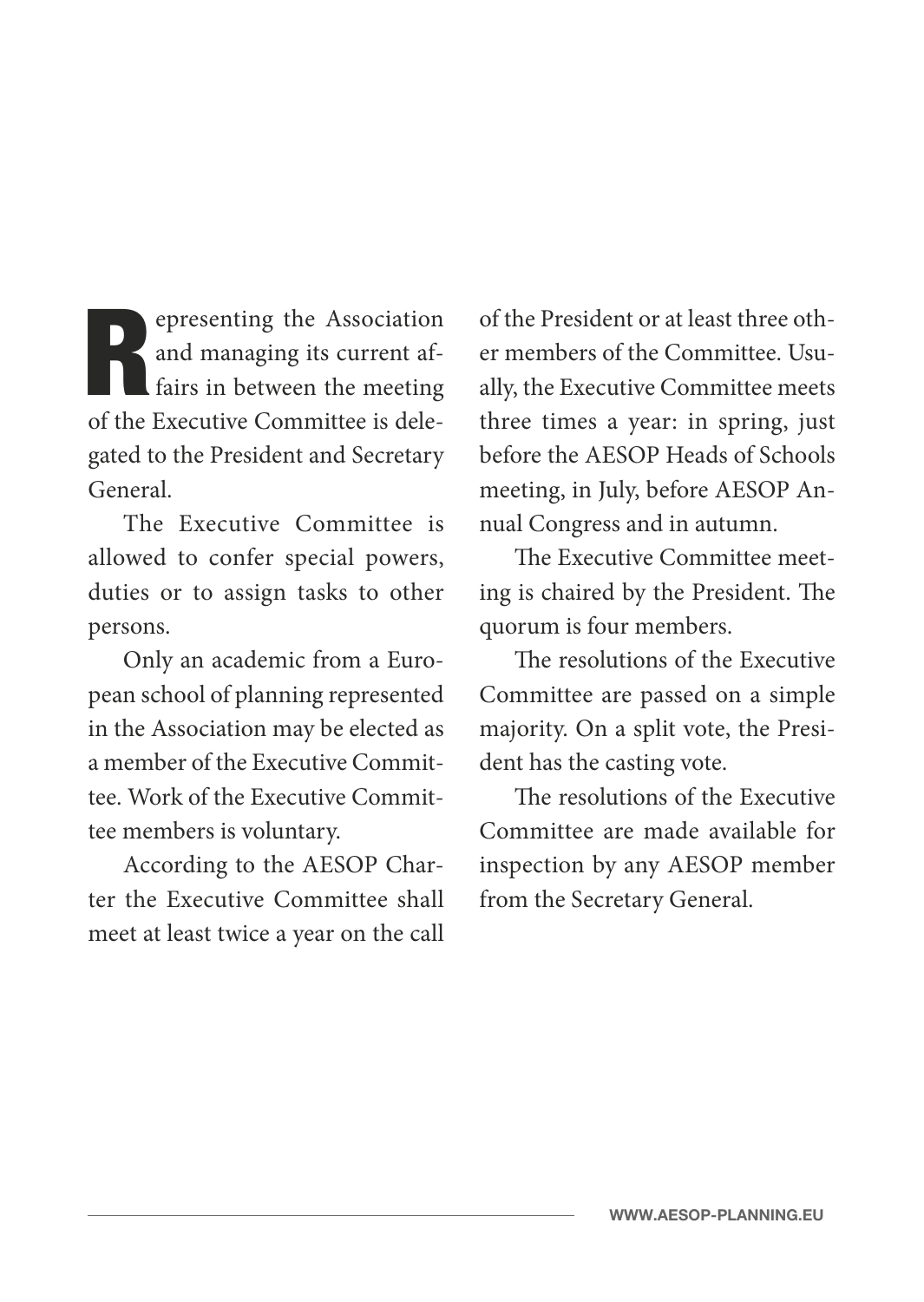## Composition of the Executive Committee

At minimum, the Executive Committee consists of:

- + a President,
- + a Vice President,
- + a Secretary General,
- + a Treasurer,
- + an Event Officer,
- + two other members.

Unless the Council of Representatives decides otherwise these two non-defined seats may be taken by GPEAN and Young Academics representatives.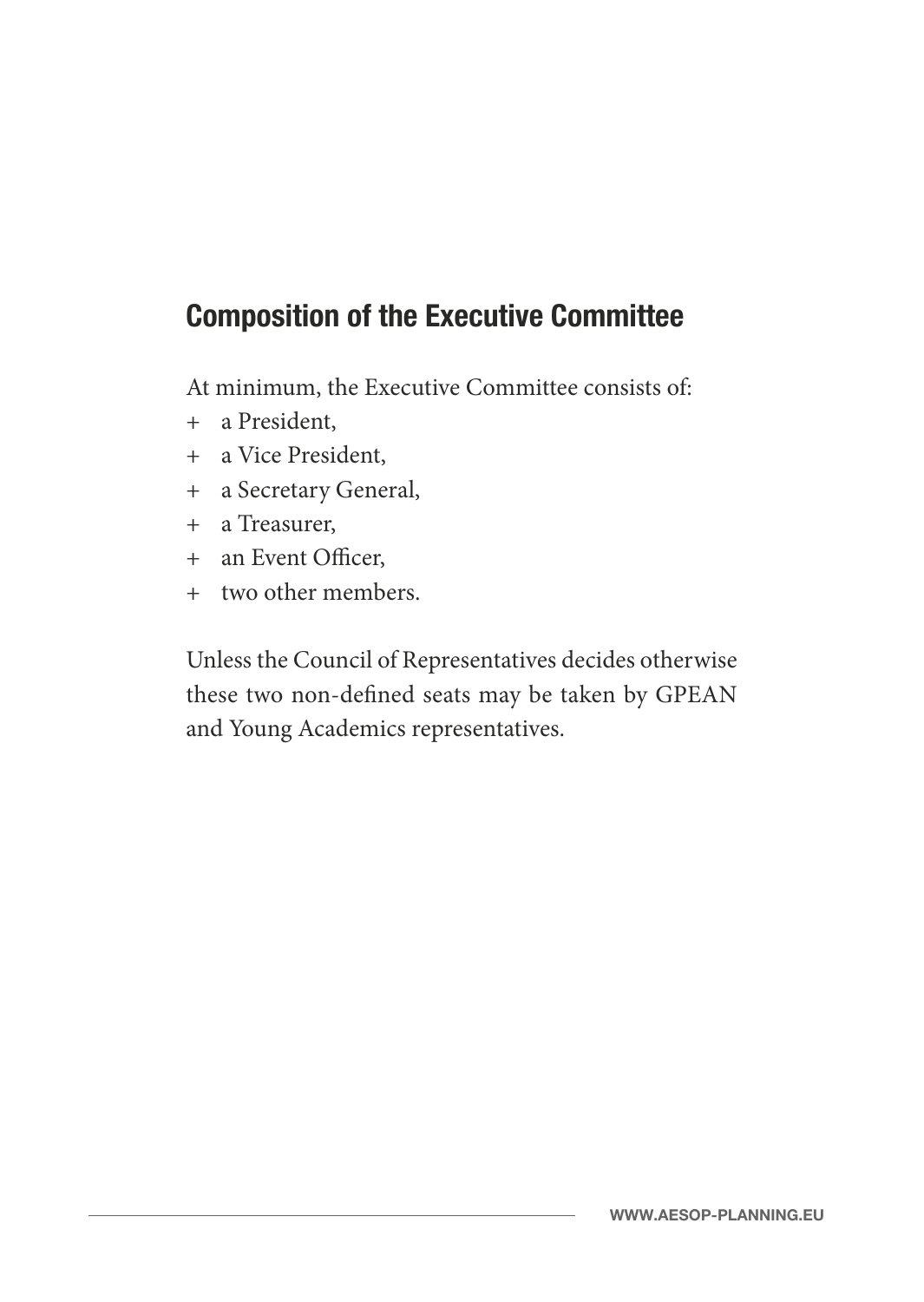#### Mandatory periods of the Executive Committee members

The mandatory period of the **President** is two years.

The elections take place one year before the beginning of the mandatory period. During this year, the President-elect occupies the position of the Vice President.

Having completed the mandatory period, the President again moves to the position of the Vice President for a period of one year.

On the expiry of their period of office, the President is not eligible for re-election.

The mandatory period of the **Secretary General** is four years.

The election take place one year before the beginning of the mandatory period. During this year, the Secretary General-elect occupies the position of the Vice Secretary General and attends the meetings of the Executive Committee. After two years of the mandatory period the Secretary General shall be re-evaluated by the Council of Representatives.

On the expiry of their period of office, the Secretary General is eligible for re-election.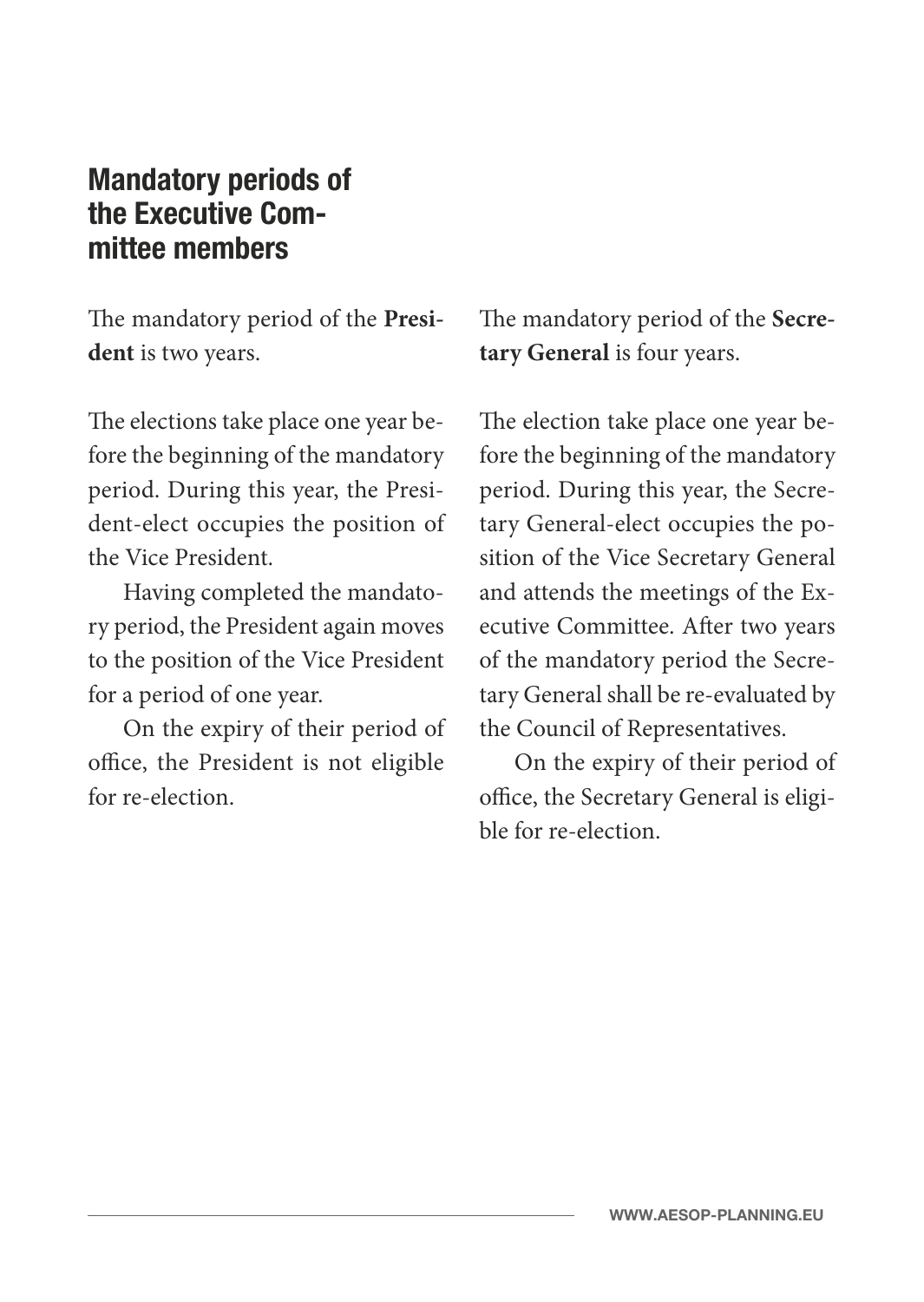The mandatory period of the **Treasurer** and **Event Officer** is four years. After two years of the mandatory period they shall be re-evaluated by the Council of Representatives.

On the expiry of their period of office, both Treasurer and Event Officer are eligible for re-election.

The mandatory period of the **two other members** is no longer than four years. The exact duration of the mandatory period is decided upon the Council of Representatives.

If one of the other members is GPEAN representative the Council may extend their mandatory period up to six years.

If one of the other members is Young Academics representative their mandatory period is one year.

On the expiry of their period of office, both other members of the Executive Committee are eligible for re-election.

The elections of the members of the Executive Committee take place in July, during the Council of Representative meeting preceding AESOP Annual Congress.